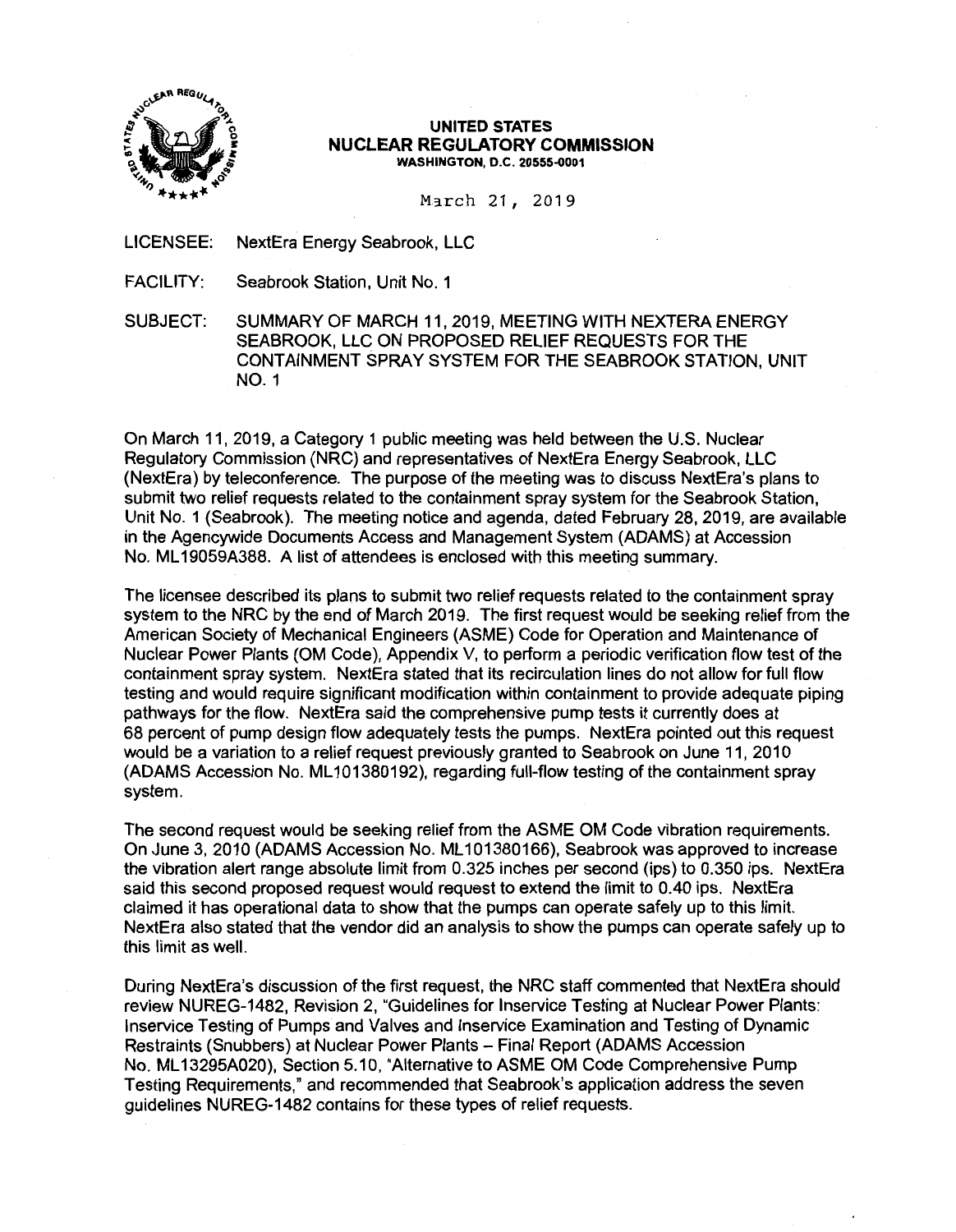Regarding the first request, the NRC staff asked under which provision of Title 10 of the Code of Federal Regulations (10 CFR) Section 50.55a "Codes and standards," NextEra would be seeking relief. NextEra stated that it was planning to submit the request under 10 CFR 50.55a(z)( 1 ). The NRC staff recommended that NextEra review the Office of Nuclear Reactor Regulation Office Instruction LIC-102, "Relief Request Reviews" (ADAMS Accession No. ML091380595), as to whether it might be more appropriate for the application to be submitted under another section of the 10 CFR Part 50 (i.e., 10 CFR 50.55a(f)(5)).

NextEra said it would take the NRC staff's recommendations into consideration as it finalizes the submittals.

No members of the public were in attendance; no public meeting feedback forms were received.

Please direct any inquiries to me at 301-415-2048, or Justin.Poole@nrc.gov.

 $\overrightarrow{f}$ 

Justin C. Poole, Project Manager Plant Licensing Branch I Division of Operating Reactor Licensing Office of Nuclear Reactor Regulation

Docket No. 50-443

Enclosure: List of Attendees

cc: Listserv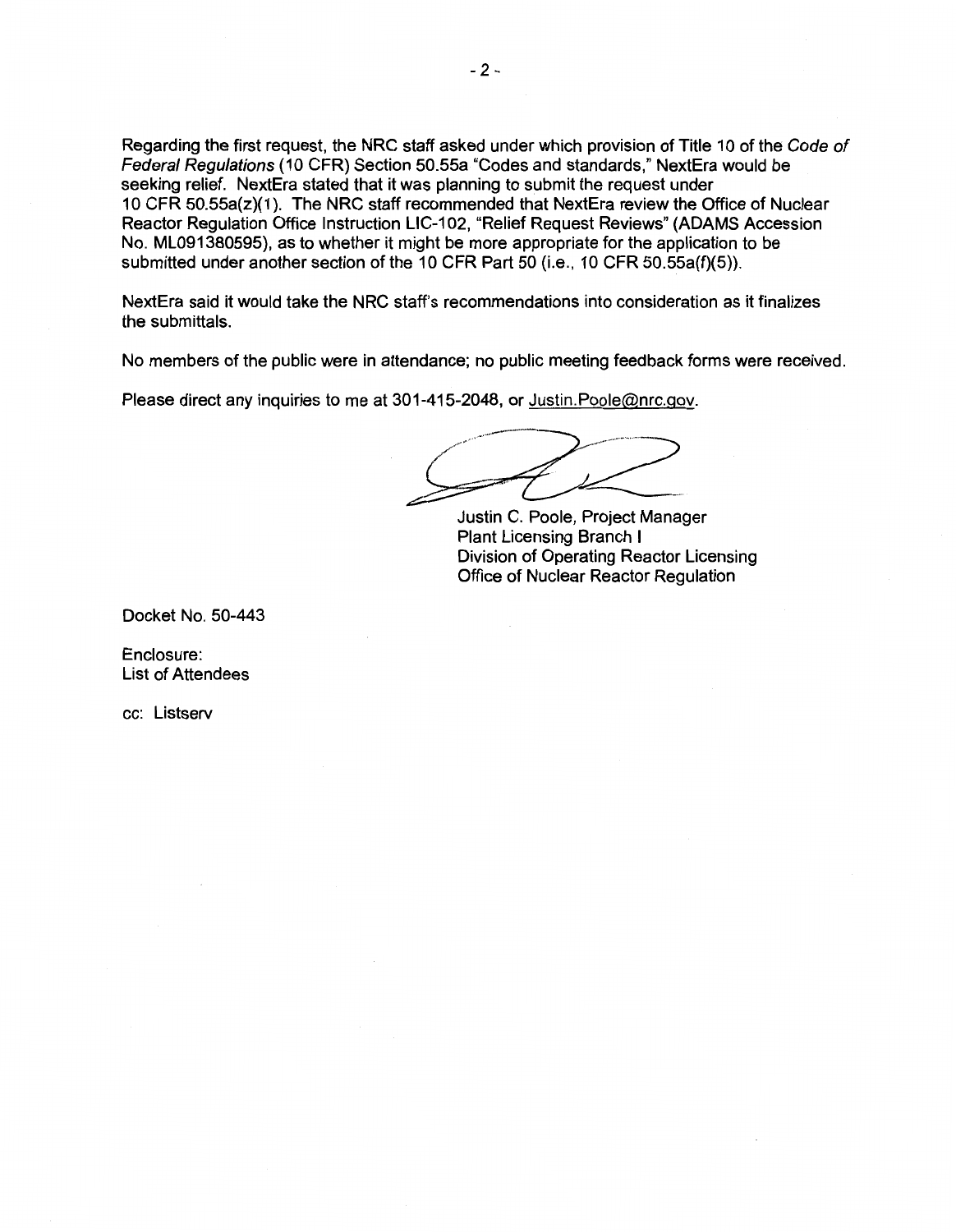# LIST OF ATTENDEES

## MARCH 11, 2019, MEETING WITH NEXTERA ENERGY SEABROOK, LLC

# PROPOSED RELIEF REQUEST ON CONTAINMENT SPRAY SYSTEM

### FOR THE SEABROOK STATION, UNIT NO. 1

### NRC Participants

- Justin Poole, Project Manager, Office of Nuclear Reactor Regulations (NRR)/Division of Operating Reactor Licensing/Plant Licensing Branch I
- Robert Wolfgang, Senior Mechanical Engineer, NRR/Division of Engineering (DE)/Mechanical Engineering and lnservice Testing Branch (EMIB)
- Aaron Mink, Mechanical Engineer, NRR/DE/EMIB

#### NextEra Participants

- Steve Catron, Fleet Licensing
- Jarrett Mack, Fleet Licensing
- Gary Kilby, Fleet Licensing
- Tom Ruiz, Fleet Engineering
- Tim Couture, Fleet Engineering
- Kenneth Browne, Seabrook Licensing
- Christine Thomas, Seabrook Licensing
- Brian O'Callahan, Seabrook Engineering
- James Crowley, Seabrook Engineering